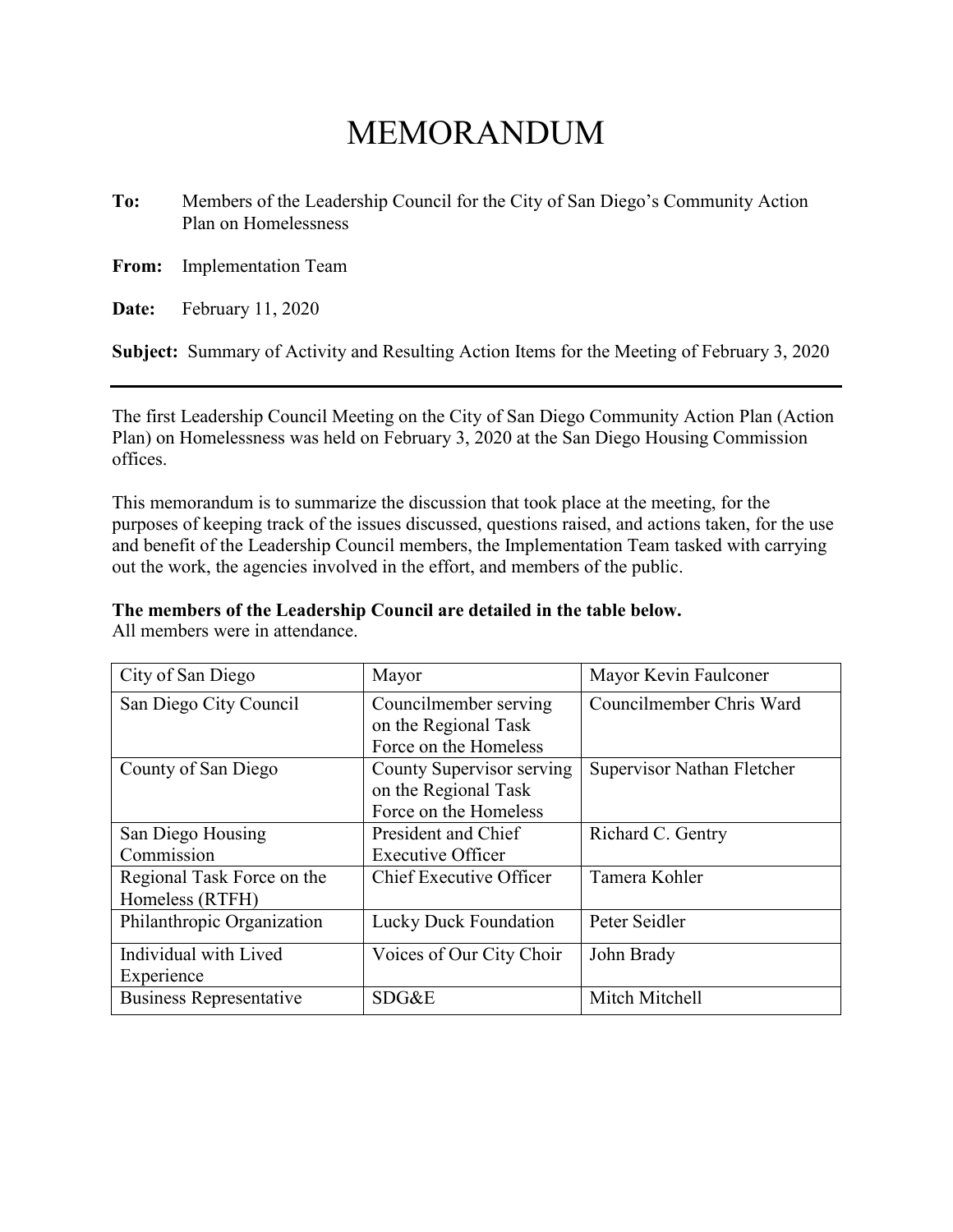**The members of the Interagency Implementation Team are detailed in the table below.** All members were in attendance.

| City of San Diego          | Chief of Homelessness       | Keely Halsey  |
|----------------------------|-----------------------------|---------------|
|                            | Strategies & Housing        |               |
|                            | Liaison                     |               |
| San Diego City Council     | Chief of Staff for          | Molly Chase   |
|                            | Councilmember Ward          |               |
| Regional Task Force on the | Chief Executive Officer     | Tamera Kohler |
| Homeless (RTFH)            |                             |               |
| San Diego Housing          | Senior Vice President,      | Lisa Jones    |
| Commission                 | Homeless Housing            |               |
|                            | <b>Innovations Division</b> |               |

### **The agenda included the following main topics:**

- Overview of the Leadership Council
- Role of the Implementation Team
- Activity Overview since Action Plan Adoption
- Looking Ahead, including Updates on Implementing Activities and Items for Action
- Staffing Resources

### **Overview of the Leadership Council Purpose and Role of the Implementation Team**

The Implementation Team presented a draft document for review that detailed the operational protocols of the Leadership Council and provided guidance on the role of the Leadership Council as well as the role of the Implementation Team, and the process for reporting on Leadership Council activities to the participating government agencies and the public (Attachment A). It was noted that the Leadership Council meetings were not intended to the usurp authority or the role of the private or governmental agencies with representatives on the Leadership Council, whether in their regional efforts to address homelessness or other activities/authorities within their jurisdictions. This document will be finalized before the next meeting of the Leadership Council and will serve as a guiding document for the Leadership Council's activities, and may be amended as needed. The Implementation team also supported the discussion on the agenda items with a PowerPoint presentation (Attachment B).

**Items for Action** were the main areas of discussion during the meeting. Those topics and resulting action items were:

1. Analyzing development opportunities on public land and exploring potential land trust. (System Impact Strategy – Increase Production of Permanent Solutions)

> *The resulting action from this item was to analyze development opportunities on public land through a comprehensive real estate review of jurisdictions in attendance and appropriate stakeholders, including City of San Diego, County of San Diego, Metropolitan Transit System, and others,* to detail what land is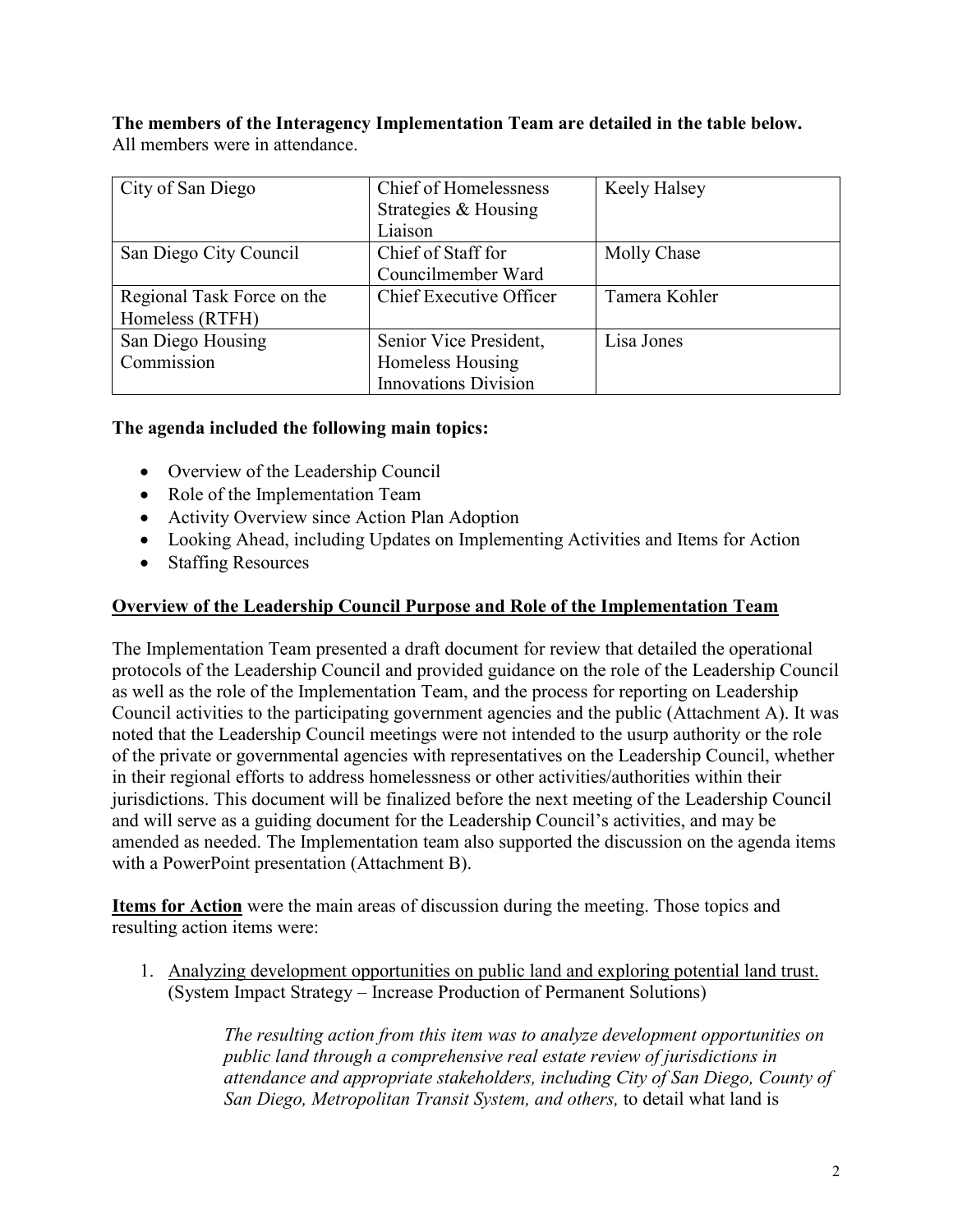available for potential use, regardless of current zoning restrictions, to more effectively plan for opportunities for permanent supportive and affordable housing and better leverage available resources.

2. Implement a 'Street to Home' Pilot Program for 150 High utilizers. (System Impact Strategy – Reduce Inflow/Three Year Goal – Reduce Unsheltered Homelessness)

> *The resulting action from this item was to determine opportunities to leverage existing funding sources for supportive services for persons who are unsheltered, chronically homeless and highly vulnerable but not suffering from Severe Mental Illness (SMI).*

> Data shows that there is a sub-population in need of Permanent Supportive Housing that cannot access the current Permanent Supportive Housing opportunities that come available that are directed towards persons that are chronically homeless but also must have SMI. As service dollars are identified, they can be coupled with vouchers already committed to a high-need chronically homeless population. This pilot program has the opportunity to meet a significant system gap identified in the data while also reducing the unsheltered homeless population.

> Members committed to and urged each other to think creatively about how to help underserved populations like this by leveraging existing restricted funding sources with alternative sources: to adopt new approaches to longstanding challenges.

### 3. Regional HHAP Coordination Meetings.

(Foundational Strategy – Implement a Systems Level Approach to Homelessness Planning)

Meetings have been ongoing to coordinate and collaborate on state Homeless Housing Assistance and Prevention (HHAP) funding. These meetings have included representatives from the City, the County, RTFH and the Housing Commission.

The Leadership Council expressed *general support for the City applying to utilize HHAP funds to continue existing programs that will terminate if not for new funding, including bridge shelters, storage, and safe parking, among others*. Additional discussion was had regarding the potential to leverage some of the funding from the other entities' allocations to create opportunities to reach individuals experiencing homelessness through the City's shelter and other facilities.

The RTFH also noted that some of the CoC's allocation would be committed to support programs that are demonstrating high outcomes that are currently funded by Youth Homeless Demonstration (YHDP) program grant funding that will not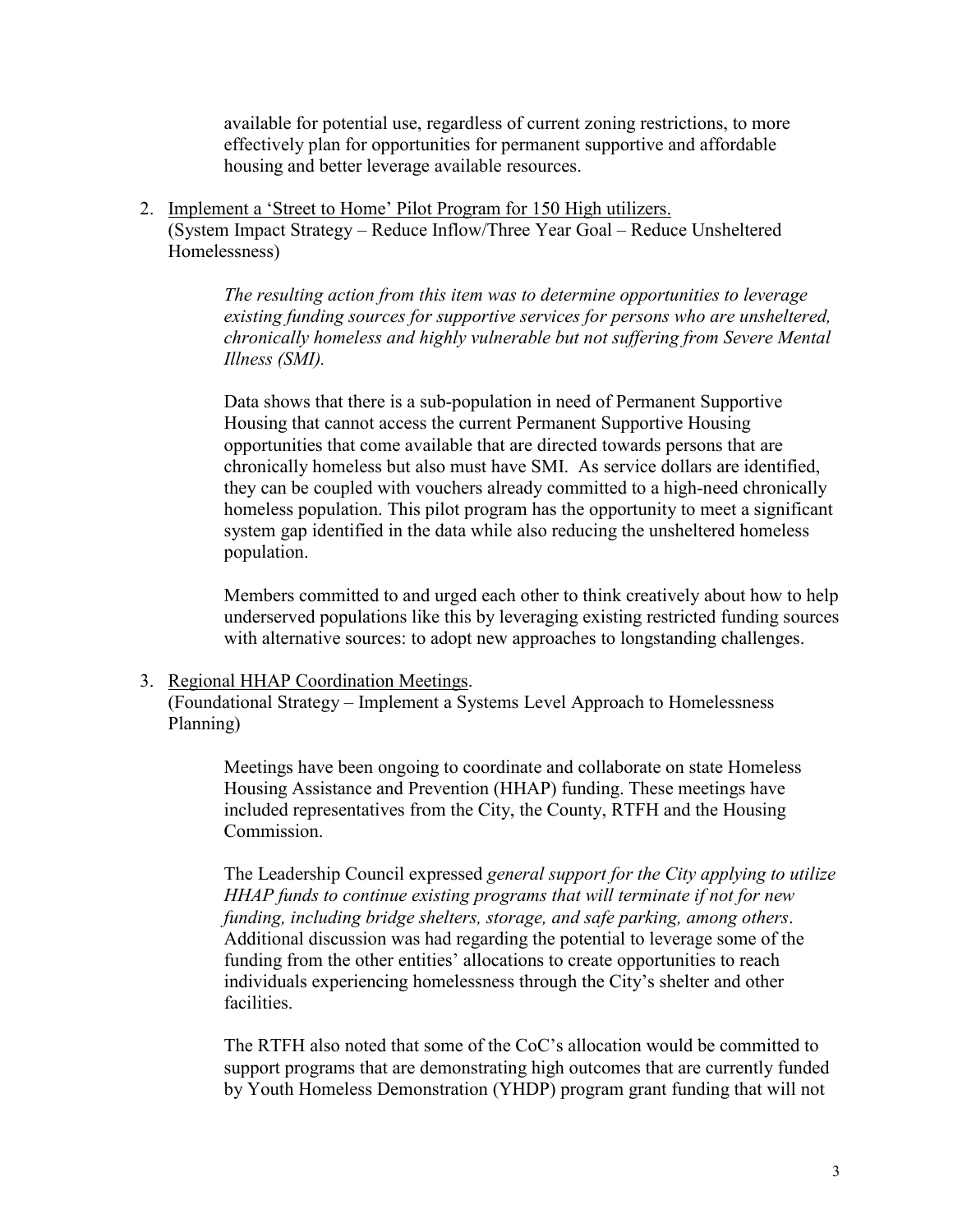be funded by HUD in the next funding rounds. Similarly, the RTFH plans to use a portion of the funds to allow continuation of other current HEAP-funded programs that demonstrate success and impact. All three eligible entities are finalizing their application packages for submission to the state.

### **Staffing Resources**

Staffing Resources were called out in the Action Plan as an Item for Immediate Consideration. The plan states:

"Staffing at each of the entities that comprise the Interagency Implementation Team should be reviewed as soon as possible, so that adequate resources can be provided to support implementation of this action plan."

*The Leadership Council indicated support of the work that had been done already to secure and determine appropriate staffing resources and that they wanted to be kept up to date regarding the additional capacity and support that these staffing resources would bring to the Implementation Team and the Leadership Council.* The SDHC reported that it is currently conducting interviews for a Project Manager and a Senior Programs Analyst dedicated to supporting the needs of the Leadership Council, and the Implementation Team in carrying out the implementation of the Action Plan. The RTFH reported that it recently hired three new key leadership staff. *Specifically the Leadership Council expressed general support for the addition of staffing resources at the City.* The Implementation Team, at future meetings, will provide more information regarding staffing that will either directly support or be leveraged to support the Implementation Team and the Leadership Council in implementing the plan.

### **Activity Overview since Plan Adoption and Looking Ahead; Implementing Activities**

Updates were provided during the meeting on the following activities (these topics can also be found in the supporting PowerPoint presentation, Attachment B):

### **Activity Overview since Plan Adoption**

Three Year Goal – Reduce Unsheltered Homelessness

- Fourth Bridge Shelter approved and opened added 128 new beds
- Bridge Shelter for Single Women and Families with Children expanded
	- o Golden Hall Bridge Shelter expanded to 279 beds; and
	- o TAY beds incorporated to meet an identified gap in crisis response system.

### Foundational Strategy – Implement a Systems Level Approach to Homelessness Planning

• Interagency steering structure (the Leadership Council) created to guide plan implementation.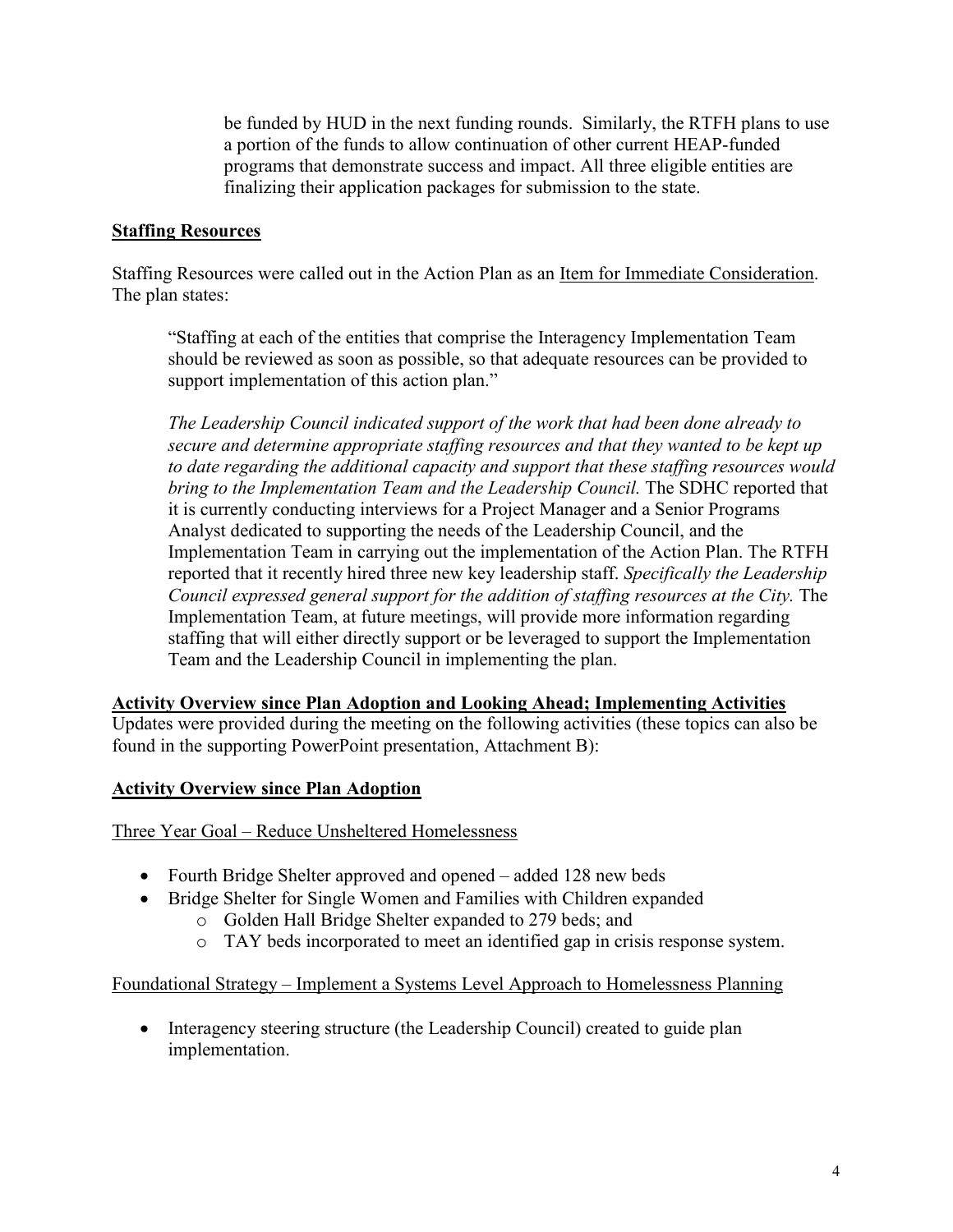### Foundational Strategy – Client-Centered Homeless Assistance System/Key Item for Immediate Consideration

• Request for Proposal drafted for evaluation of Housing Navigation Center (RFP has since been amended to include an evaluation of both the Day Center and Housing Navigation Center programs).

### System Impact Strategy – Decrease Inflow

- Expansion of Family Reunification Program
	- o FRP to include funding teams to work in the beach areas and Midway.

### System Impact Strategy – Improve Performance of Existing System

- Flex Funding Pool approved and implemented.
	- o RTFH Also releasing RFI to Bring in real estate party 3rd professionals who will evaluate the rental market and XXX
		- *Resulting action from this item was to develop a factsheet/overview of both main approaches to flexible funding and how they meet system needs.*
- Rapid Rehousing Learning Collaborative implemented.
- Unsheltered and Encampment Policy adopted at RTFH. (Key Item)

### **Looking Ahead; Implementing Activities**

Three Year Goal – Reduce Unsheltered Homelessness

• PATH Partnership – City partnering with PATH to develop a program to create Respite Care Beds at Connections Housing

Foundational Strategy – Client-Centered Homeless Assistance System/ System Impact Strategy – Improve Performance of Existing System

- Pilot Workforce Program with San Diego City College
	- o SDHC is partnering with San Diego City College to create a course to provide workforce skills specifically geared towards careers in the homeless services industry that can be combined with other existing coursework related to public health, social services, substance use disorder and other related curricula. Will couple in-class curriculum with site based field experience, with a focus on both understanding perspective of persons with lived experience while also creating educational/career avenues for persons with lived experience to gain valuable skills to support their own employment opportunities in the field.

### Engaging/Implementing Advisory Groups

• The plan recommends seeking input from stakeholders, by utilizing Advisory Groups, to convene on specific issue. Participation in Advisory Groups will be informal and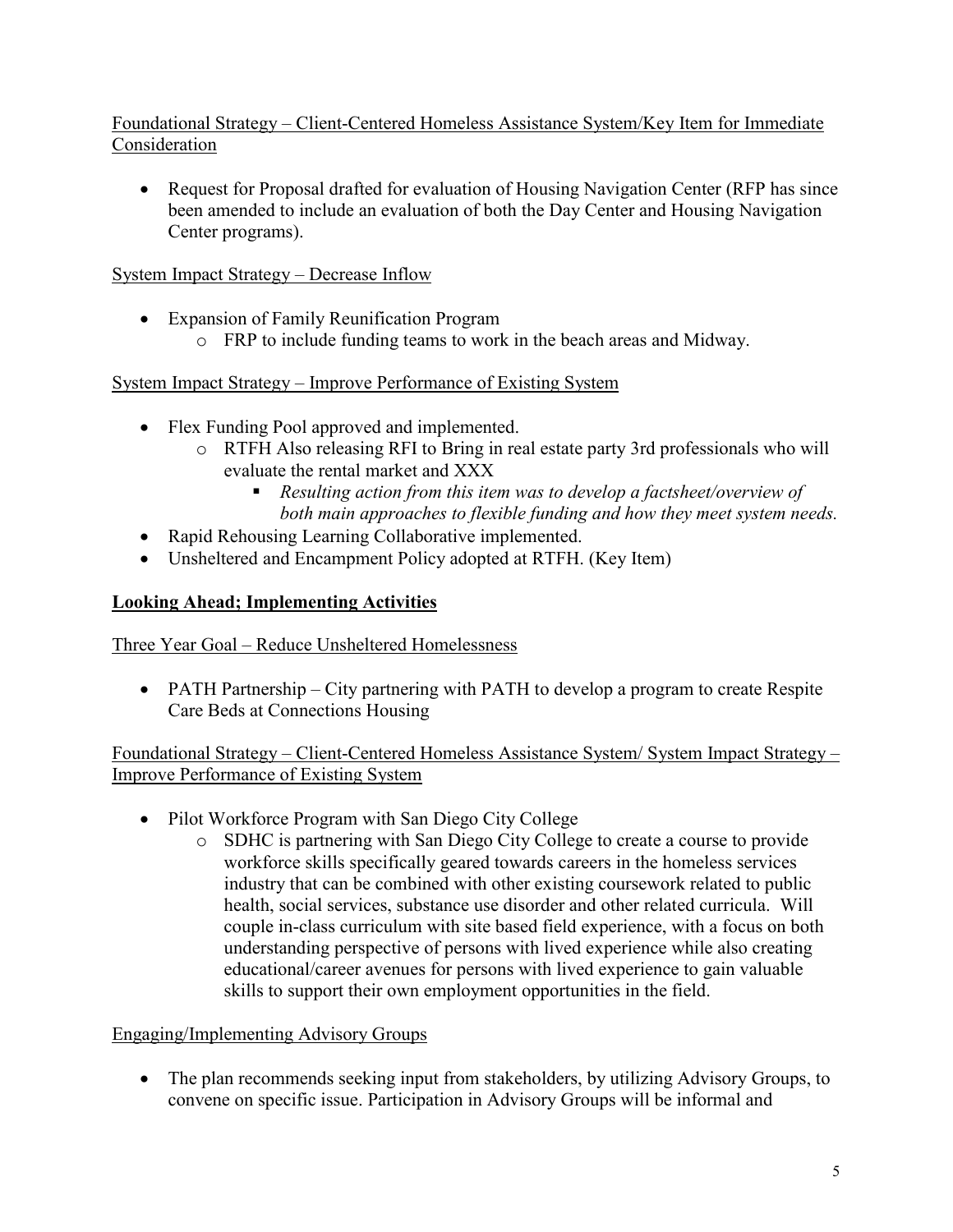voluntary. Frequency of Advisory Group meetings will be determined on an ad hoc basis to achieve Action Plan goals and solicit input and expertise across a broad sector of service users and stakeholders. The Implementation Team will be responsible for reporting to the Leadership Council the nature of the feedback received by the Advisory Groups. Current groups either already ongoing or that will be developed include:

- o Lived Expertise
- o Youth Advisory Board
- o Provider Group
- o San Diego Youth Consortium
- o Funders Together to End Homelessness
- o Front Line Staff Group
- *Resulting action based on member discussion; identify ways to engage opportunities for client satisfaction surveys in current service delivery and housing programs.*

### System Impact Strategy- Decrease Inflow

• Affordable Housing Preservation Study will be presented to the City Council Land Use & Housing Committee this Spring with actionable recommendations

### System Impact Strategy – Improve Performance of Existing System

- Demonstration/Pilot Program(s) for VASH
	- o Discussion: Current challenges and limitation with VASH program utilization. SDHC provided updates on discussion being held at regional and federal level to consider utilizing San Diego as a pilot or demonstration program site for innovative approaches to enhance utilization of VASH vouchers. RTFH provided updates on recent testimony at hearings being held in Washington DC with the purpose of optimizing VASH utilization.
- Housing Focused Shelter Learning Collaborative
- Outreach Training and Development of Practice Standards. (Key Item)

### System Impact Strategy – Increase Production of Permanent Solutions

- Housing Bond, Resolution of Necessity Measure C. The group discussed that the resolution of necessity for the housing bond would be coming forward to the City Council for discussion and that Measure C is on the March ballot. Councilmember Ward's office is currently working with the San Diego Housing Commission to draft a Housing Bond that reflects data from the Community Action Plan to bring forward for discussion at the Rules Committee in March or April.
- Establish City Housing Goals to complement Regional Housing Needs Assessment Allocation: City Council Committee item planned for February 27, 2020
- Landlord Engagement and Assistance Program Enhancements
- Housing San Diego Regulatory Changes and Streamlining. The group was given a brief overview of the efforts the City is taking through its planning and regulatory streamlining efforts to make housing easier, cheaper, and faster to build.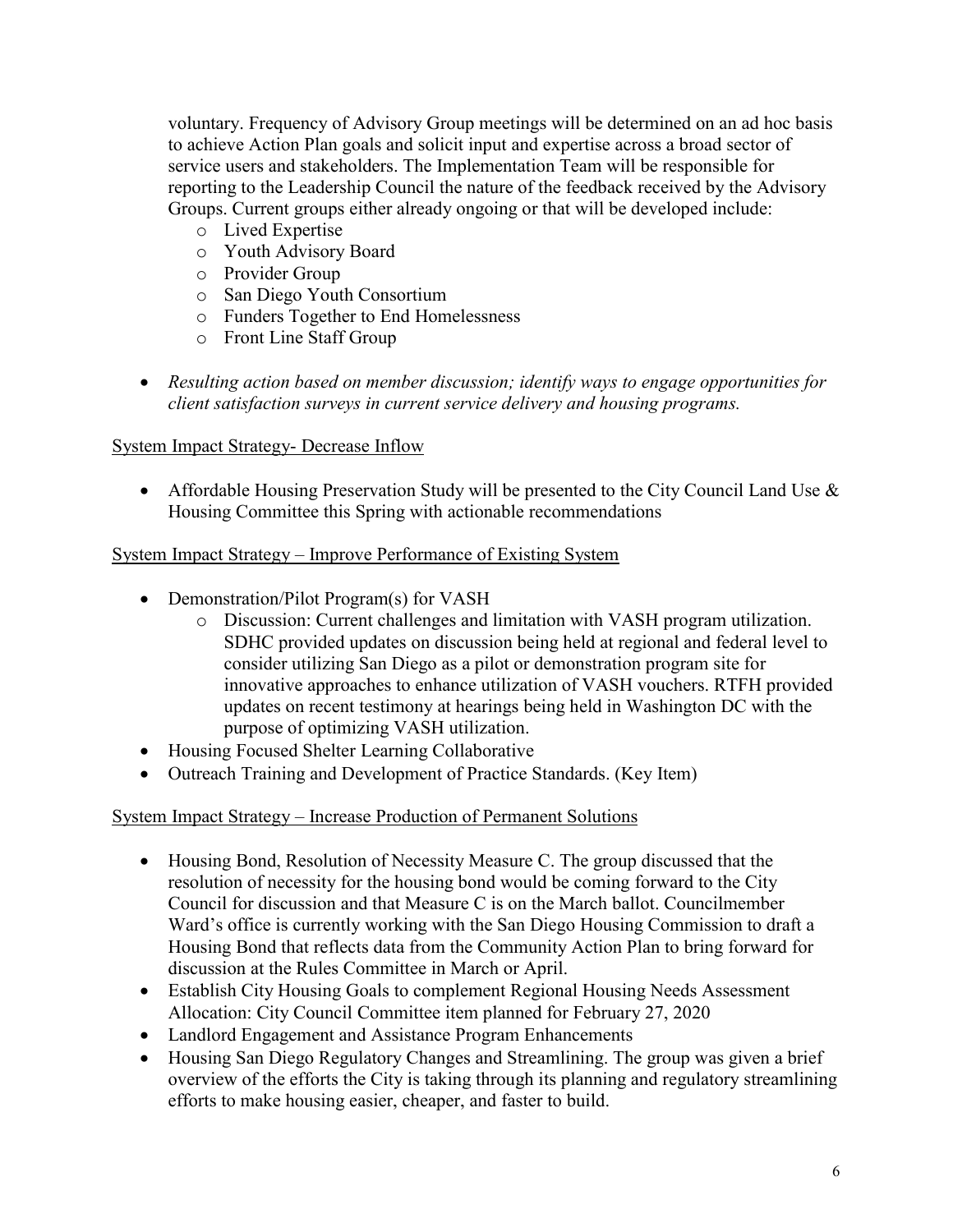### **Measuring Progress**

• CSH developed the Action Plan using the 2018 Point In Time Count (PITC) and the Implementation Team plans to use the 2019 PITC, and 2020 PITC, if available, to frame a discussion at a future Leadership Council meeting to determine baseline metrics. Other data may be used where appropriate.

### **Conclusion and Next Steps**

Leadership Council members and members of the Implementation Team generally voiced that the meeting seemed to achieve its purpose and that they appreciated that the forum allowed for active dialogue on critical issues and items for action. Members made recommendations to place items for action at the front of the agenda and general updates at the end, which suggestion the was well received by the Implementation Team. Implementation Team members also committed to providing additional background information regarding action items to members prior to the meeting to better lay the foundation for informed and engaging discussion.

It was agreed, as recommended in the operational protocols, that the Leadership Council will meet on a quarterly basis and the next meeting will occur between the mid-April and mid-May, dependent on most members' availability.

CC: San Diego City Council President and City Councilmembers Board of the Regional Task Force on the Homeless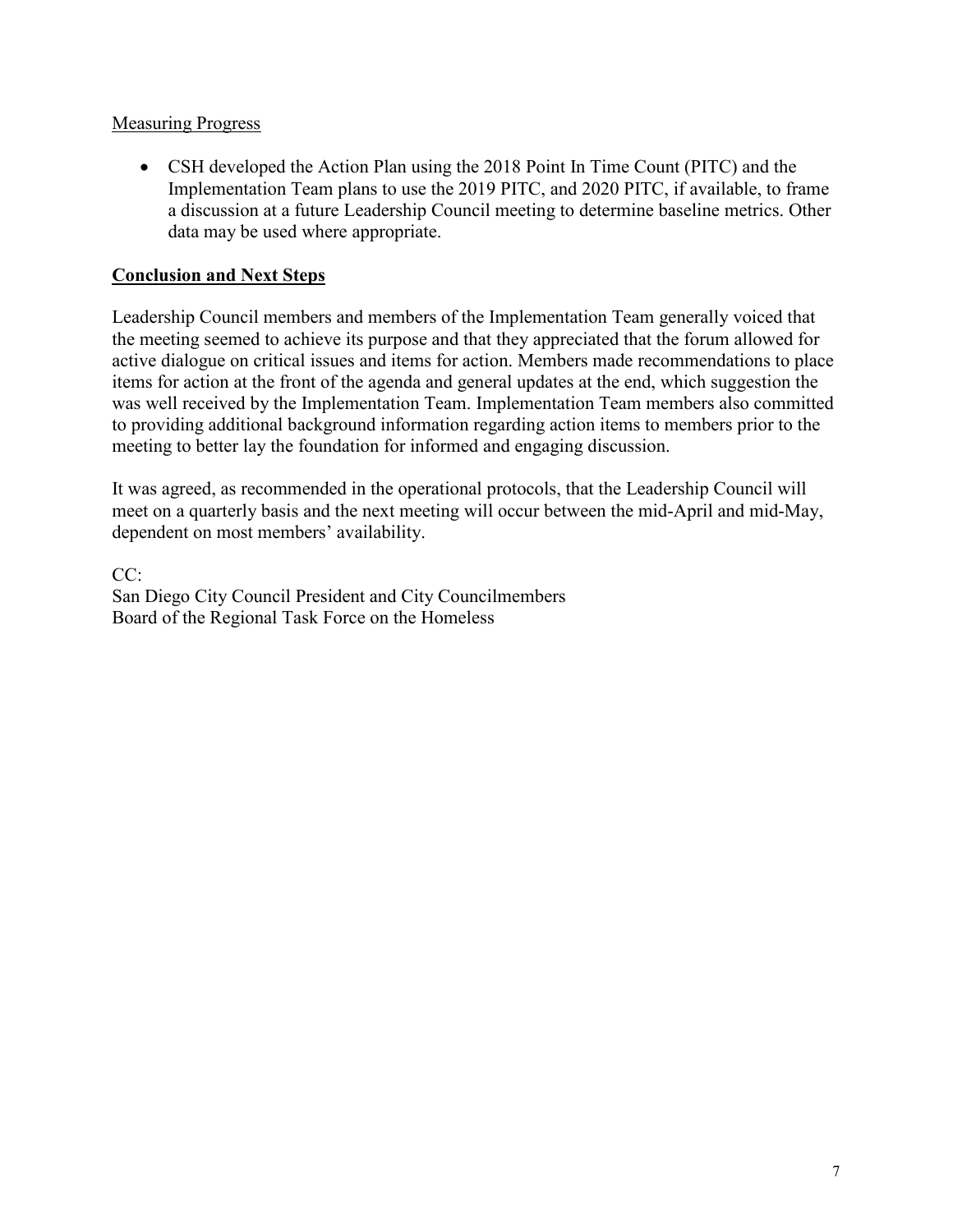### ATTACHMENT A

### **City of San Diego Community Action Plan on Homelessness Leadership Council Operational Protocols**

#### **I. Background**

On October 14, 2019, the City of San Diego (City) adopted a Community Action Plan on Homelessness (Action Plan), (Attachment A). One of the primary recommendations of the Action Plan is to establish a Leadership Council comprised of representatives from specified agencies and interest areas involved in addressing homelessness in the City.

### **II. Purpose**

The purpose of the Leadership Council is to provide input and guidance to the staff charged with executing the Action Plan (collectively, the Implementation Team) to help track progress of the Action Plan, guide the Implementation Team's decisions and prioritization of key items within the plan, and mitigate obstacles that may arise in achieving Action Plan goals. The collaborative approach will ensure that what needs to be done collaboratively can be done efficiently, effectively, and with the appropriate mix of representatives from participating members and broader stakeholders.

#### **III. Vision**

### **The Vision as identified in the Action Plan is:**

"By working creatively and collaboratively, the City of San Diego will build a client-centered homeless assistance system that aims to prevent homelessness, and that quickly creates a path to safe and affordable housing and services for people who experience homelessness in our community."

### **IV. Guiding Principles**

### **The Guiding Principles as identified in the Action Plan are:**

- 1. **Be Accountable**. We hold ourselves accountable to the goals, strategies, and actions we commit to, and we will make the hard decisions when those decisions are in the best interest of people experiencing homelessness.
- 2. **Develop creative and new housing options, as quickly as possible.** Our community will develop and create new housing options as quickly as possible. The need for housing options is urgent. We must consider both short and longer-term options for creating new housing opportunities and dedicate resources to doing so.
- 3. **Value the voices of people with lived experiences.** The perspectives and voices of persons with lived experience should shape proposed solutions. This includes engagement in all levels of planning, implementation, and evaluation in a meaningful and productive manner.
- 4. **Improve service and options to people experiencing homelessness through evidence-based approaches**. Housing first and evidence-based approaches are the foundation for the City's homeless service system approach and its interventions.
- 5. **Make Data-driven Decisions and Create Transparency.** The community will use a data driven approach for system-wide decisions, prioritizing housing assistance to vulnerable populations, and ensuring transparency.
- 6. **Communicate and collaborate more effectively and frequently.** Communication and collaboration between providers, between decision makers, and across systems is key to building trust.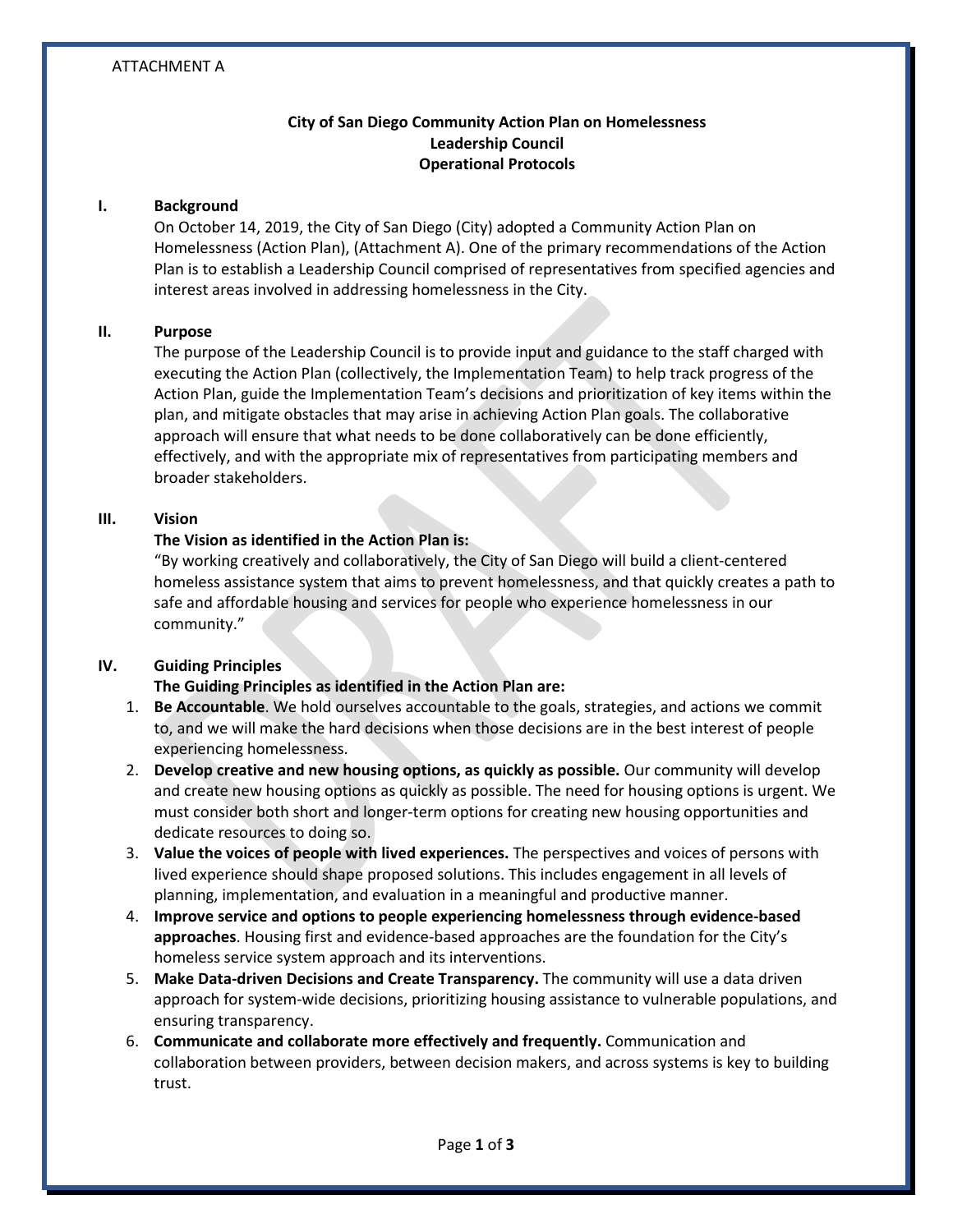#### ATTACHMENT A

- 7. **Build capacity.** Build capacity for the system and providers by investing in system-level planning, training and continuous quality improvement.
- 8. **Create positive momentum.** Our community needs to build momentum towards our vision, which can be accomplished by identifying goals within reach and working to improve the system overall by reaching those goals.
- 9. **Remove politics from decision-making about homelessness.** To the extent possible, we should empower subject matter experts to make operational decisions and recommendations to leadership, and empower agencies that control the resources to follow expert guidance without political interference.

### **V. Strategies**

### **The Strategies as identified in the Action Plan are:**

- 1. Implement a systems-level approach to homeless planning.
- 2. Create a client-centered homeless assistance system.
- 3. Decrease inflow into homelessness by increasing prevention and diversion.
- 4. Improve the performance of the existing system.

5. Increase the production of/access to permanent solutions.

### **VI. Administrative Considerations**

**i. Leadership Council Meetings**

### a. Frequency

In general, the Leadership Council will meet on a quarterly basis. Normally, the meeting will be scheduled for one and a half hours. The Leadership Council can determine to hold meetings more or less frequently as necessary.

### b. Facilitation

Leadership Council meetings will be supported by the Project Manager employed by the San Diego Housing Commission to support the Implementation of the Action Plan under the direction of the Implementation Team.

Informal meeting agendas will be created by the Implementation Team for the purposes of guiding discussion at each meeting. Leadership Council members should provide agenda input as they see fit, in advance if possible, and members are free to raise and roundtable issues at the time of the meeting as necessary. Draft agendas will be generally be provided 3 business days prior to the Leadership Council meeting, along with any other supporting documents.

### c. Reporting Out

Following each Leadership Council meeting, the Project Manager will summarize the result of discussions on each agenda topic along with any resulting direction or action item, timelines and deliverables; and document those items in a memo to the Leadership Council members.

Following each Leadership Council meeting, the Project Manager, on behalf of the Implementation Team and the Leadership Council, will draft a memo providing a general update on the quarterly Leadership Council meeting and Action Plan activities, progress towards goals, and activities conducted by the Implementation Team. The Implementation Team members will have final approval of the memo and will submit it to the City Council and the Mayor. The Implementation team will be responsible for identifying at least two avenues for posting the memo for public access and review, to ensure that community stakeholders and the general public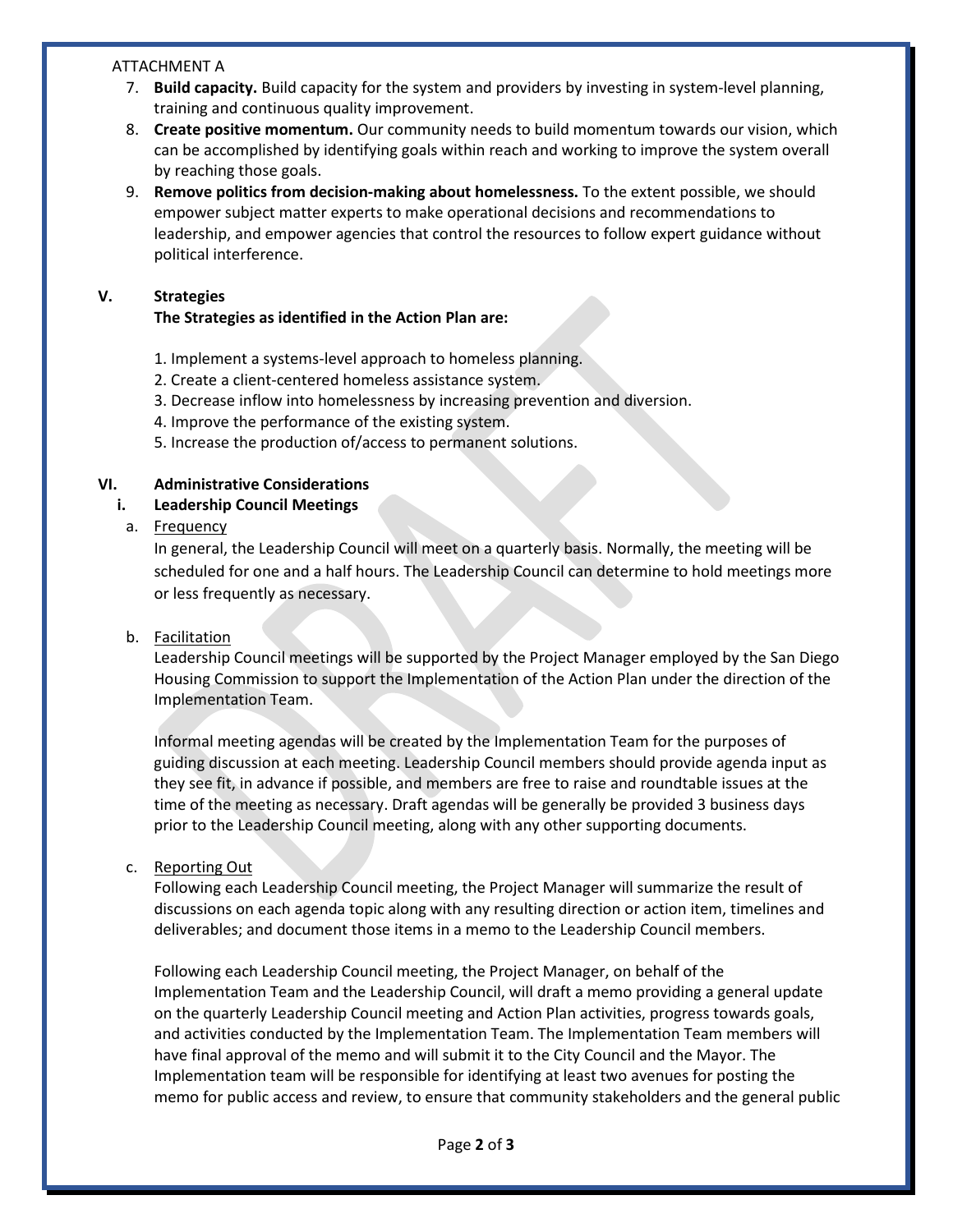#### ATTACHMENT A

have access to Action Plan updates through the memo in addition to the communications described below.

As directed by the Leadership Council, or at the request of the San Diego City Council, the Implementation Team will present updates at San Diego City Council or City Council Committee meetings or at the Regional Task Force on the Homeless regular board meetings to ensure stakeholders and the public receive ongoing updates and information on progress towards plan goals, general activities conducted to support the plan and achievements, as well as challenges, or hindrances encountered. The Implementation Team also may, on an ad hoc basis, prepare other project- or program-specific reports or memos for distribution.

The Leadership Council meetings shall neither replace the activities and role of the Regional Continuum of Care or the private or governmental agencies with representatives on the Leadership Council, whether on their regional efforts to address homelessness or other activities within their jurisdictions, nor shall they replace the forum that government agencies provide for public input prior to decision-making. Those activities shall occur at the appropriate forum and are not suitable for Leadership Council meetings.

### **ii. Advisory Groups and Participation**

The Leadership Council is one body participating in the effort to advise upon the work being undertaken to further the Action Plan. The Implementation Team will also seek input from groups such as Advisory Groups, convened on specific issues; such as input on specific projects from persons with Lived Expertise, or provision of Services for Transitional-Aged youth. Advisory Groups will be developed by the Implementation Team, considering input from the Leadership Council, and in alignment with Plan recommendations. Participation in Advisory Groups will be informal and voluntary, and members will be invited to participate by request from the Implementation team. Frequency of Advisory Group meetings will be determined on an ad hoc basis by the Implementation Team in order to achieve Action Plan goals for input and expertise across a broad sector of service users and stakeholders. The Implementation Team will be responsible for reporting to the Leadership Council the nature of the feedback received by the Advisory Groups.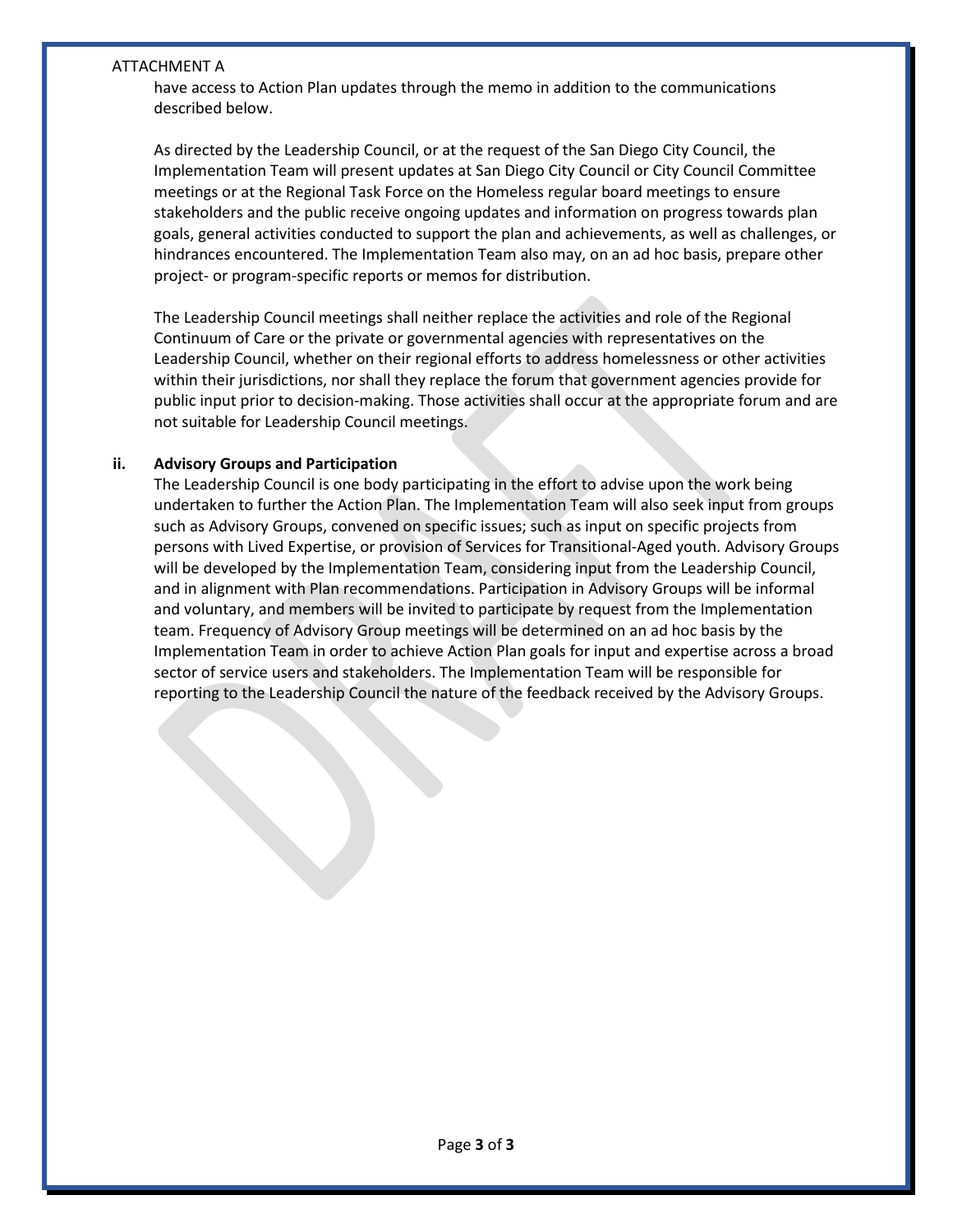## **Leadership Council**

## **City of San Diego Community Action Plan on Homelessness**

**February 3, 2020**

# **Welcome and Introductions**







**Regional** 

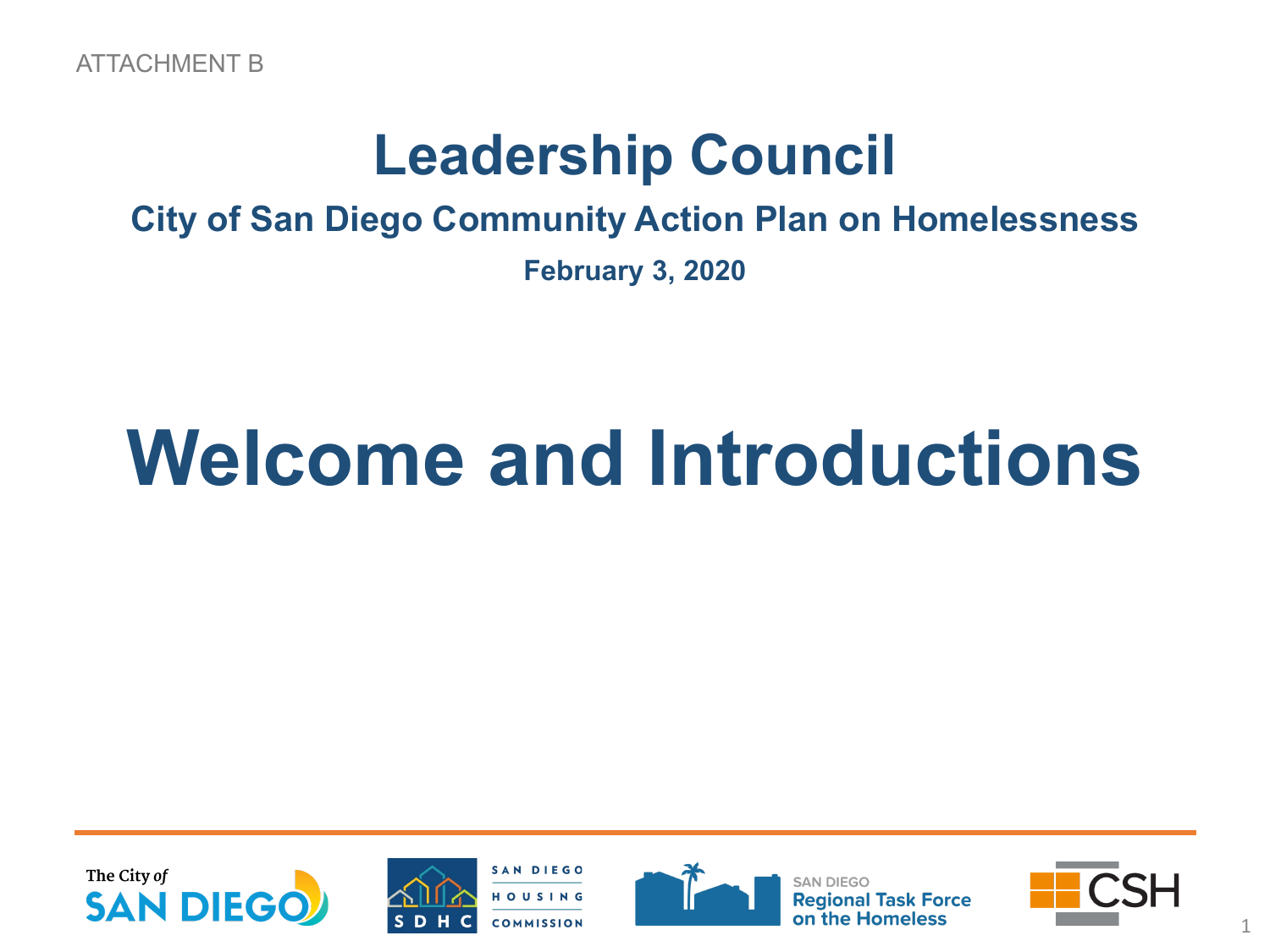## **Agenda**

- **1. Welcome, Introductions and Background**
- **2. Role of Implementation Team**
- **3. Activity Overview**
- **4. Looking Ahead**
	- I. Updates on Implementing Activities, including Advisory Groups and Baseline Metrics
	- II. Items for Action
- **5. Staffing and Resources**
- **6. Representative Updates**
- **7. Any Other Business**
- **8. Next Meeting**





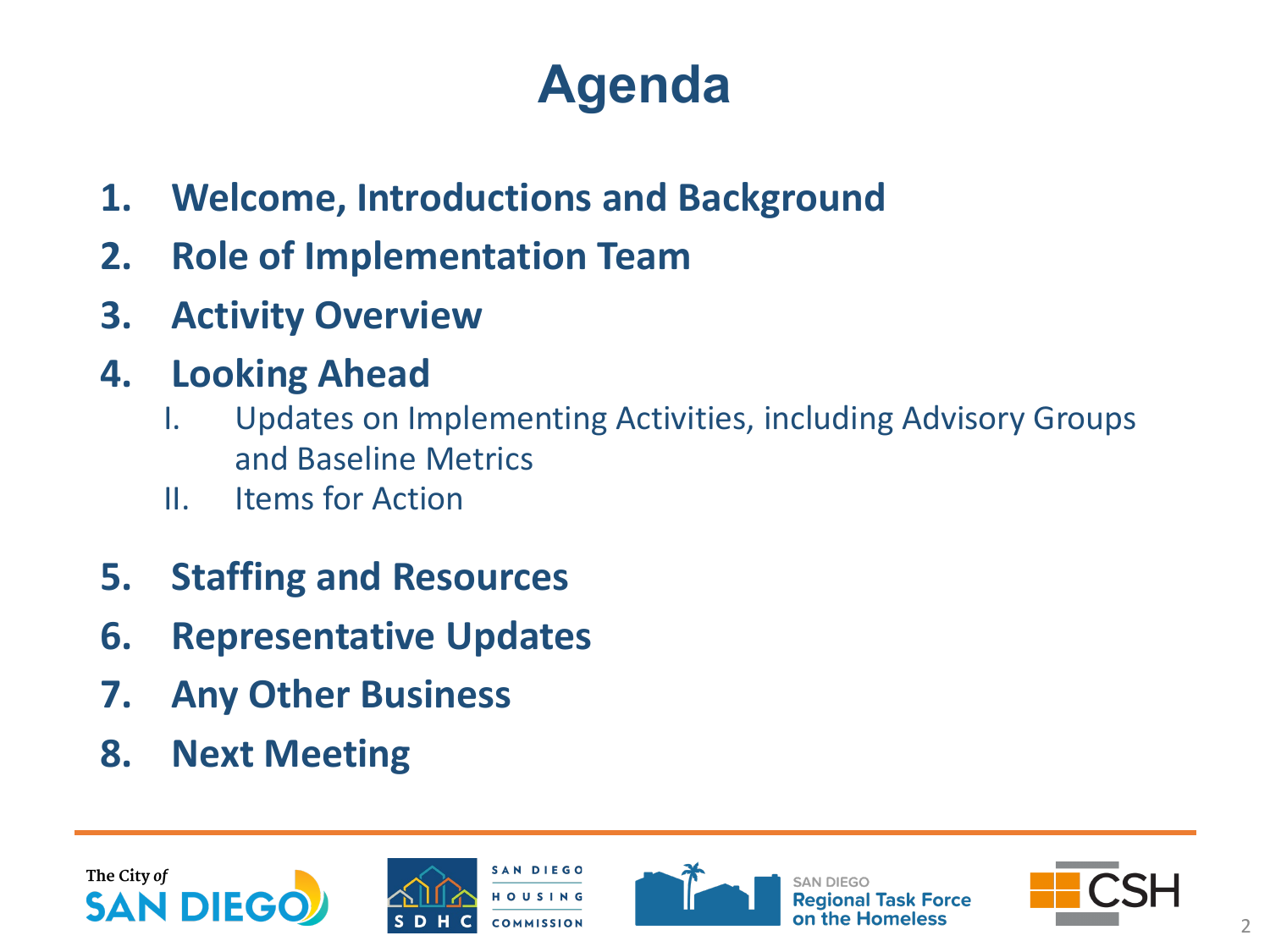# **Leadership Structure**

## • **Leadership**

• Key community leaders will review progress quarterly, problem-solve, identify funding resources, create accountability.

## • **Interagency Implementation Team**

• Senior level staff empowered to lead and be ambassadors for this work, make day-to-day decisions or raise critical issues to leadership when needed.

## • **Reporting Out**

- Follow up Memo to Leadership Council members.
- Memo to City Council and Mayors office.
- Presentations to Committee's, City Council and Boards





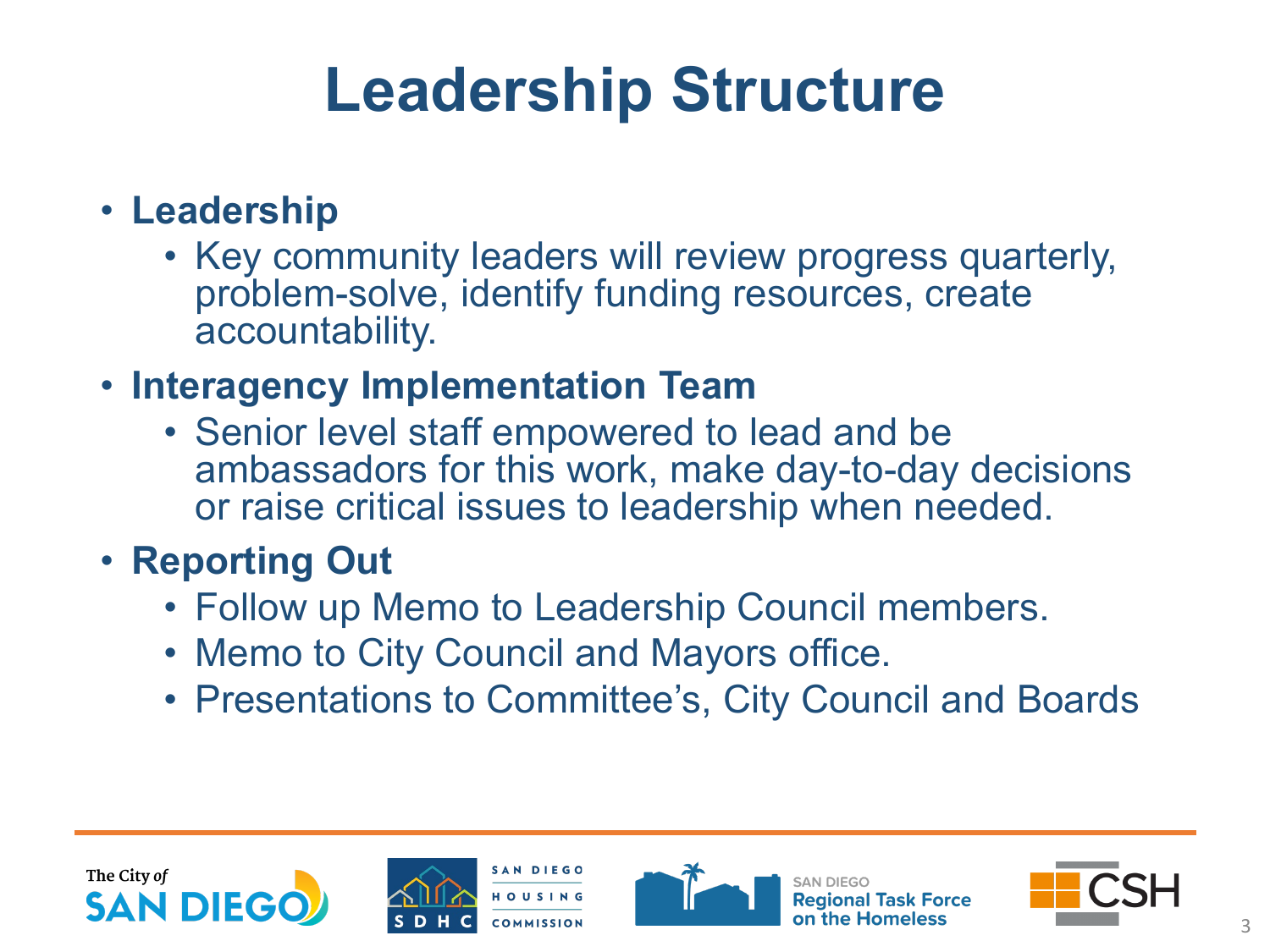# **Guiding Principles**

- Be accountable
- Develop creative and new housing options, as quickly as possible
- Value the voices of people with lived experiences
- Improve service and options to people experiencing homelessness through evidence-based approaches
- Make data-driven decisions and create transparency
- Communicate and collaborate more effectively and frequently
- Build capacity
- Create positive momentum
- Remove politics from decision-making about homelessness







**Regional Task Force** 

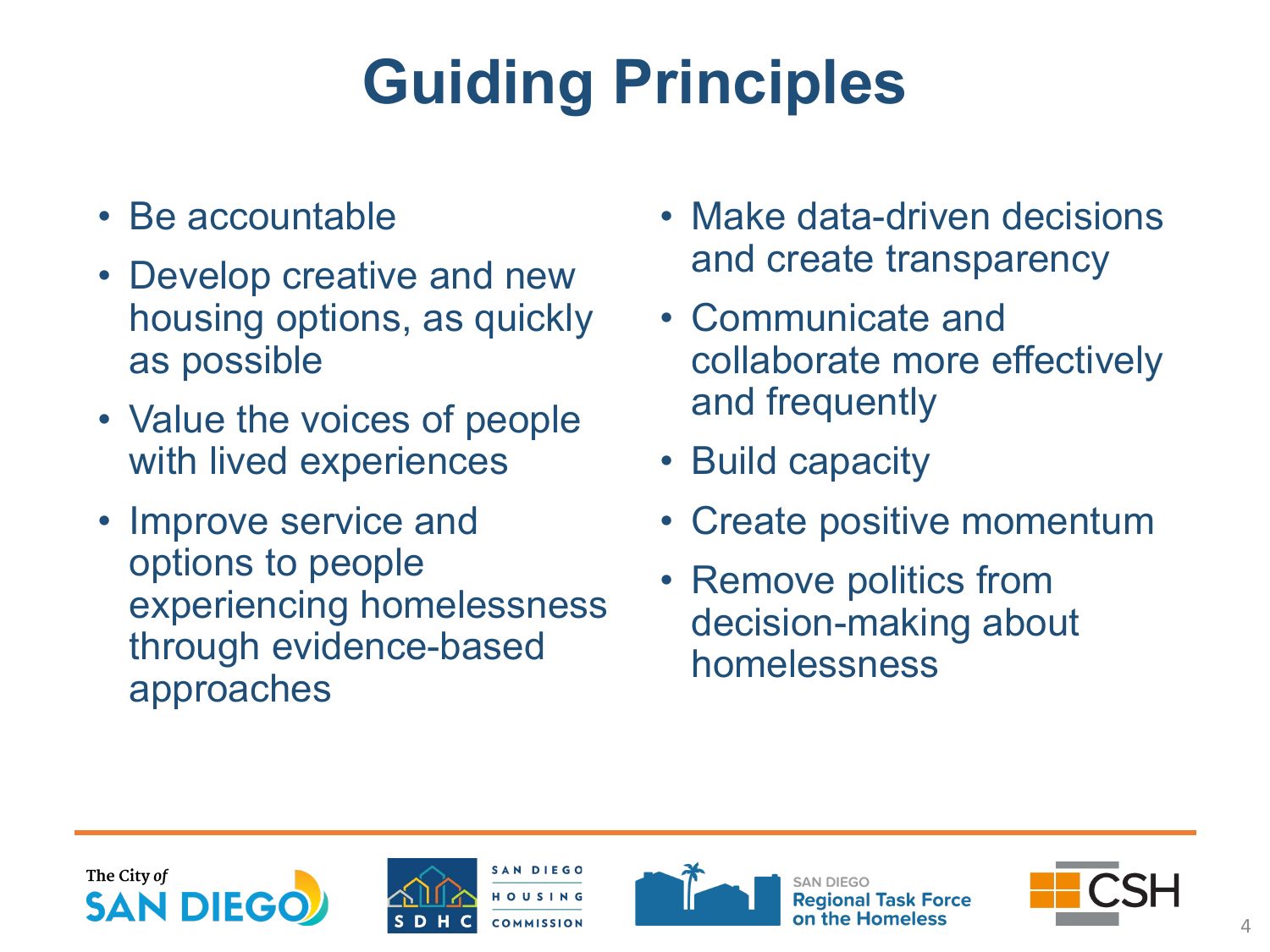# **Five Key Strategies**









**SAN DIEGO Regional Task Force** on the Homeless

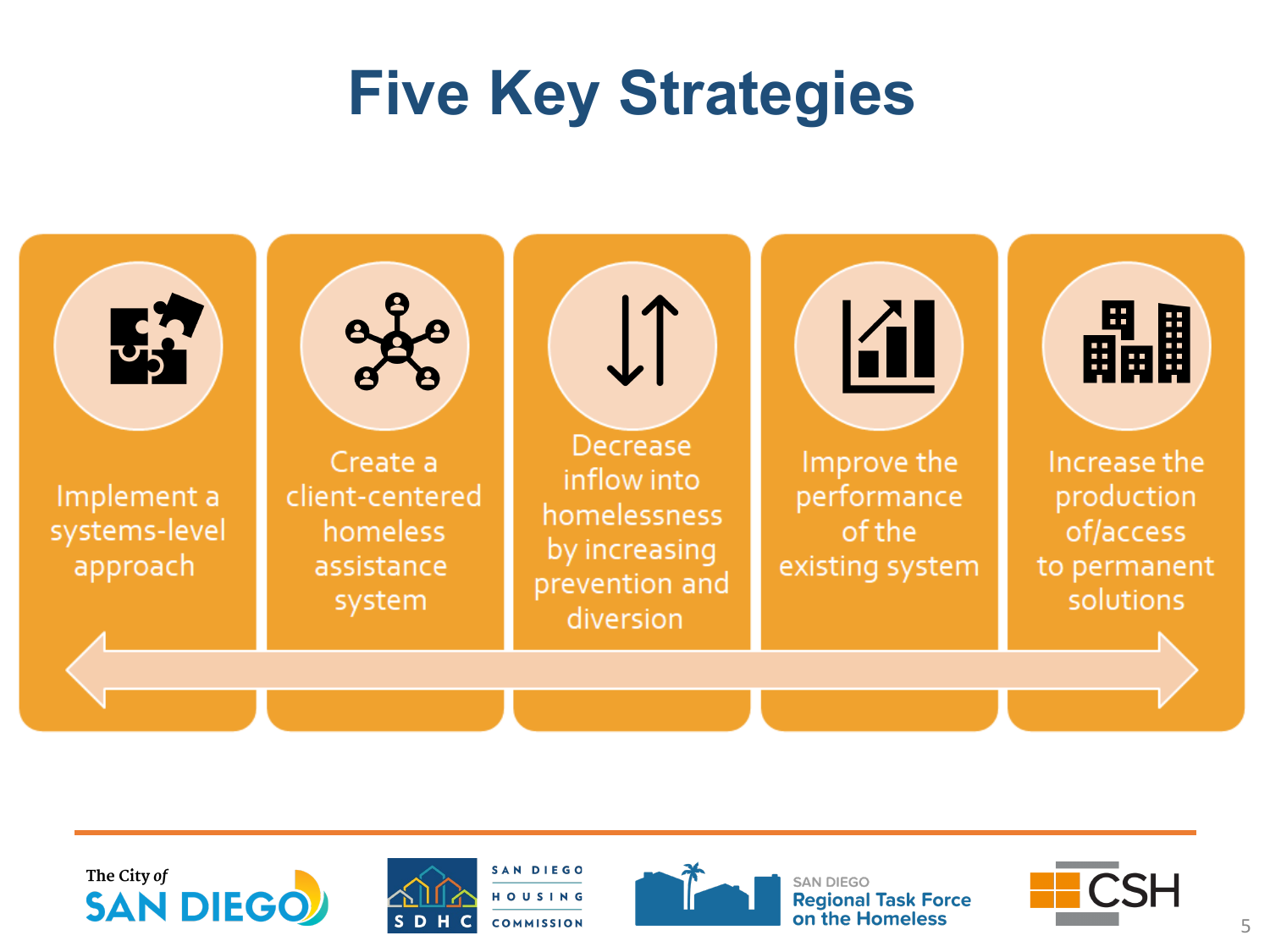

Decrease unsheltered homelessness by 50%

Finish the job of ending Veteran homelessness



Prevent and end youth homelessness







**SAN DIEGO Regional Task Force** on the Homeless

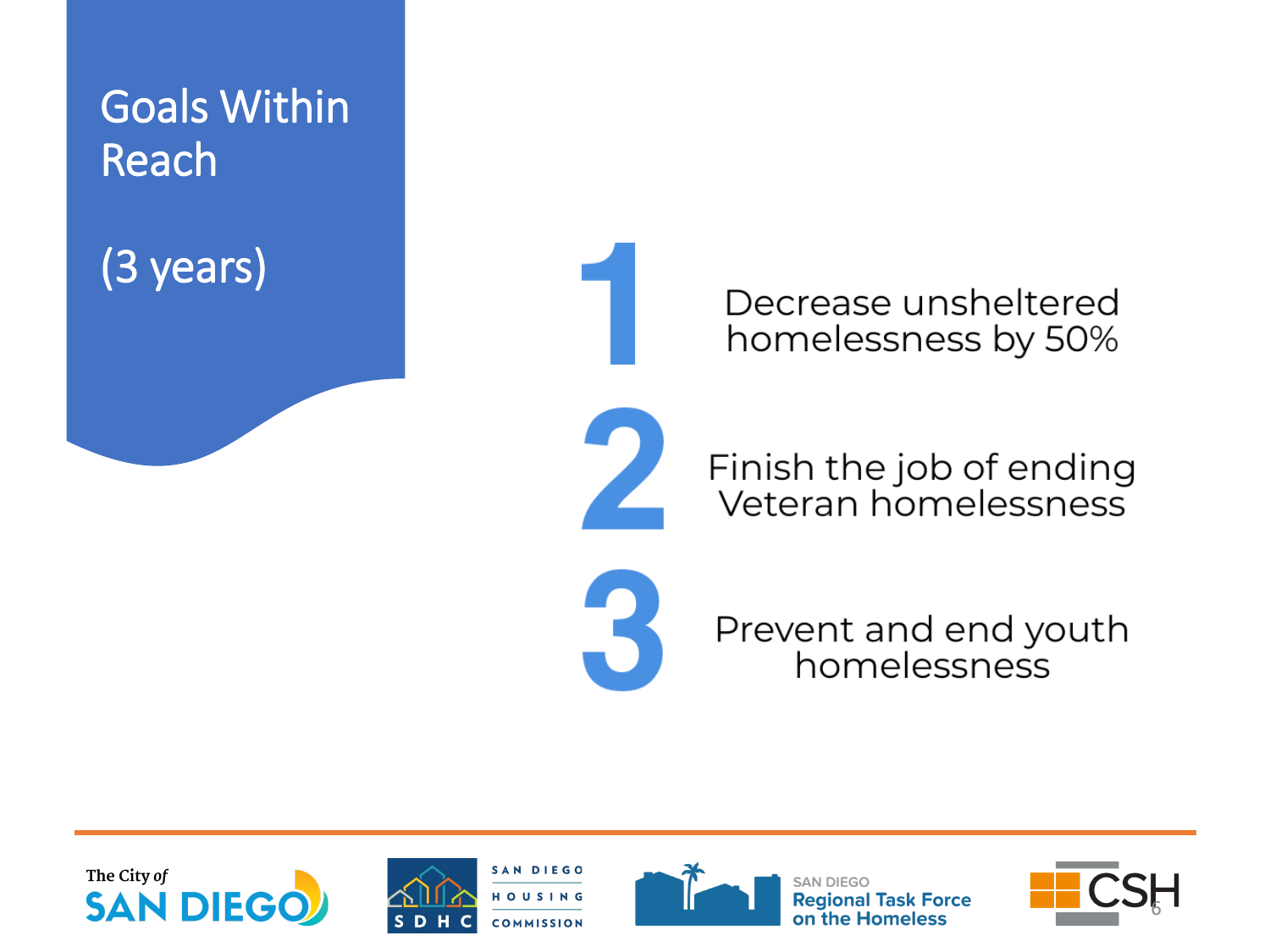# **Activity Overview**

## **Three-Year Goal – Reduce Unsheltered Homelessness**

- Fourth Bridge Shelter approved and opened.
- Expansion of Bridge Shelter for Single Women and Families with Children,
	- TAY beds meet an identified gap in crisis response system.

### **Foundational Strategy - Implement a Systems Level Approach to Homelessness Planning**

• Interagency steering structure created to guide plan implementation.

**Foundational Strategy - Client-Centered Homeless Assistance System/ Key Item for Immediate Consideration**

• Request for Proposal drafted for evaluation of Housing Navigation Center.







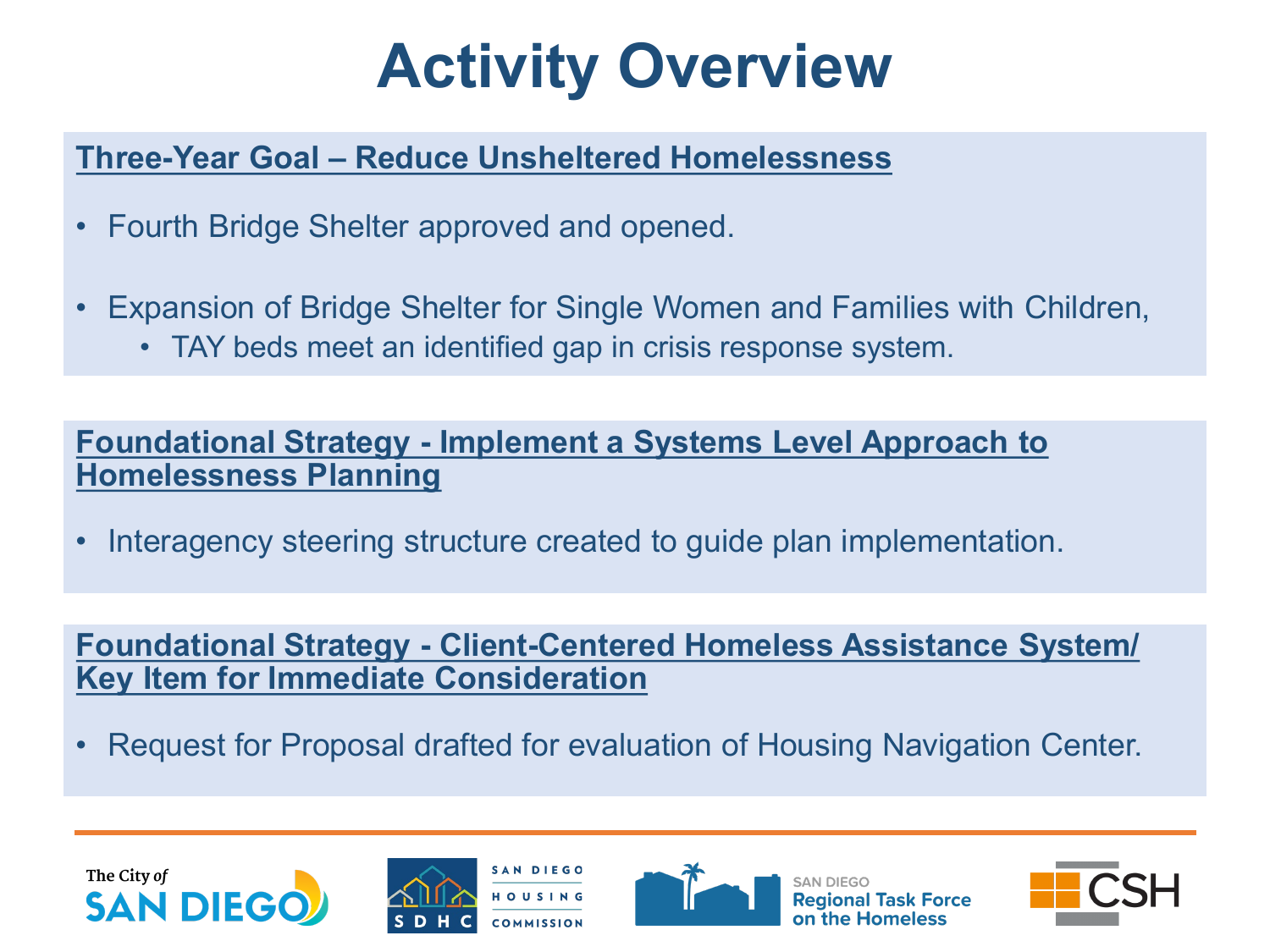# **Activity Overview**

## **System Impact Strategy – Decrease Inflow**

• Expansion of Family Reunification Program

**System Impact Strategy – Improve Performance of Existing System**

- Flexible Funding Pool approved and implemented.
- Rapid Rehousing Learning Collaborative implemented.
- Unsheltered and Encampment Policy adopted at RTFH. (Key Item)

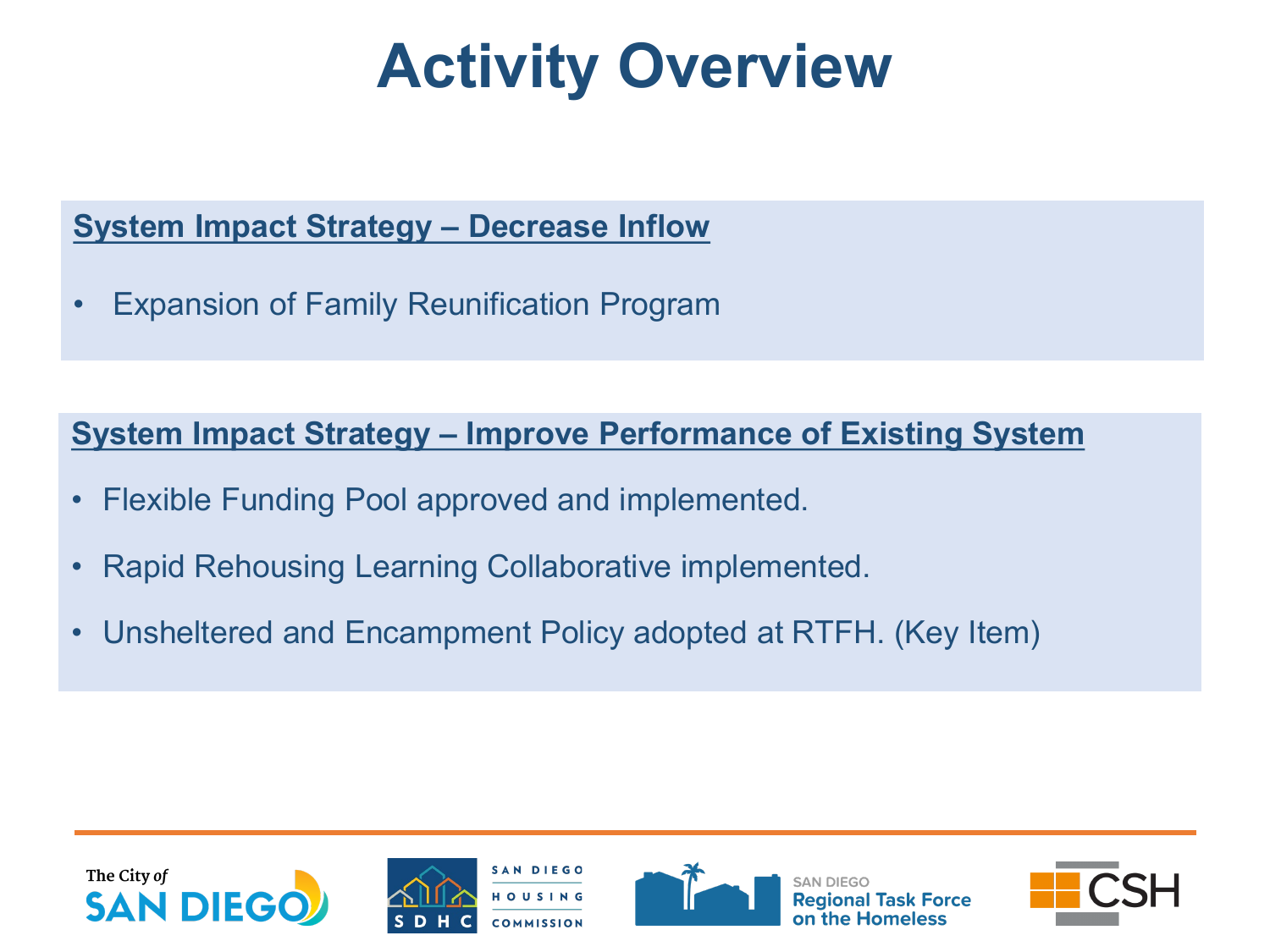# **Looking Ahead**

## **Three Year Goal – Reduce Unsheltered Homelessness**

• PATH Partnership – Respite Care Beds

### **Foundational Strategy - Client-Centered Homeless Assistance System**

- 
- Pilot Workforce Program with San Diego City College (System Impact Strategy Improve Performance of Existing System)

## • Engaging/ Implementing Advisory Groups

- Lived Expertise
- Youth Advisory Board
- **Provider Group**
- **San Diego Youth Consortium**
- Veterans Consortium
- Funders Together to End Homelessness
- Front Line Staff Group







**SAN DIEGO Regional Task Force** on the Homeless

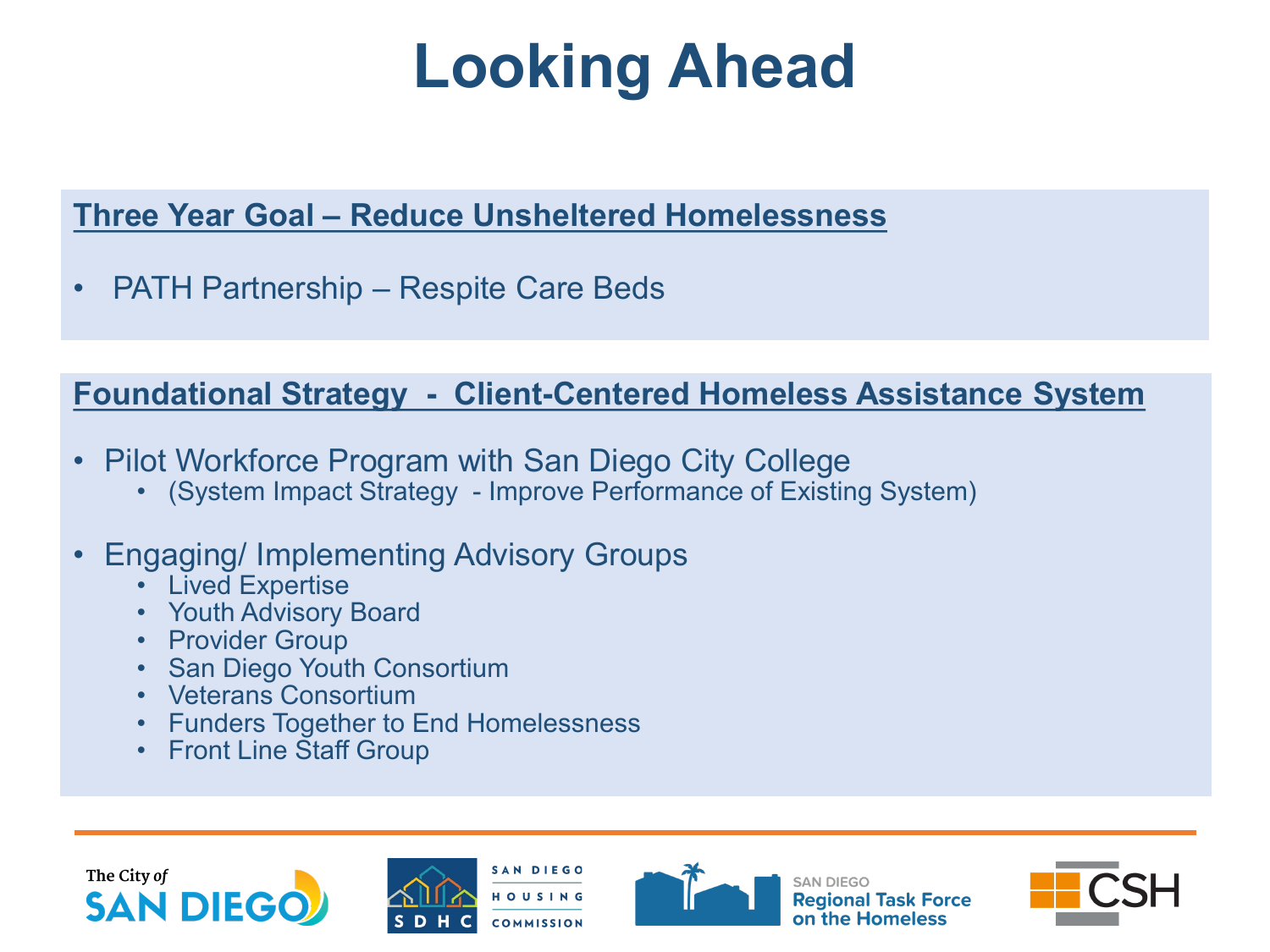# **Looking Ahead**

### **System Impact Strategy – Decrease Inflow**

• Affordable Housing Preservation Study

### **System Impact Strategy – Improve Performance of Existing System**

- Demonstration/Pilot Program(s) for VASH
- Housing Focused Shelter Learning Collaborative
- Permanent Supportive Housing Service Delivery Learning Collaborative
- Outreach Training and Development of Practice Standards. (Key Item)

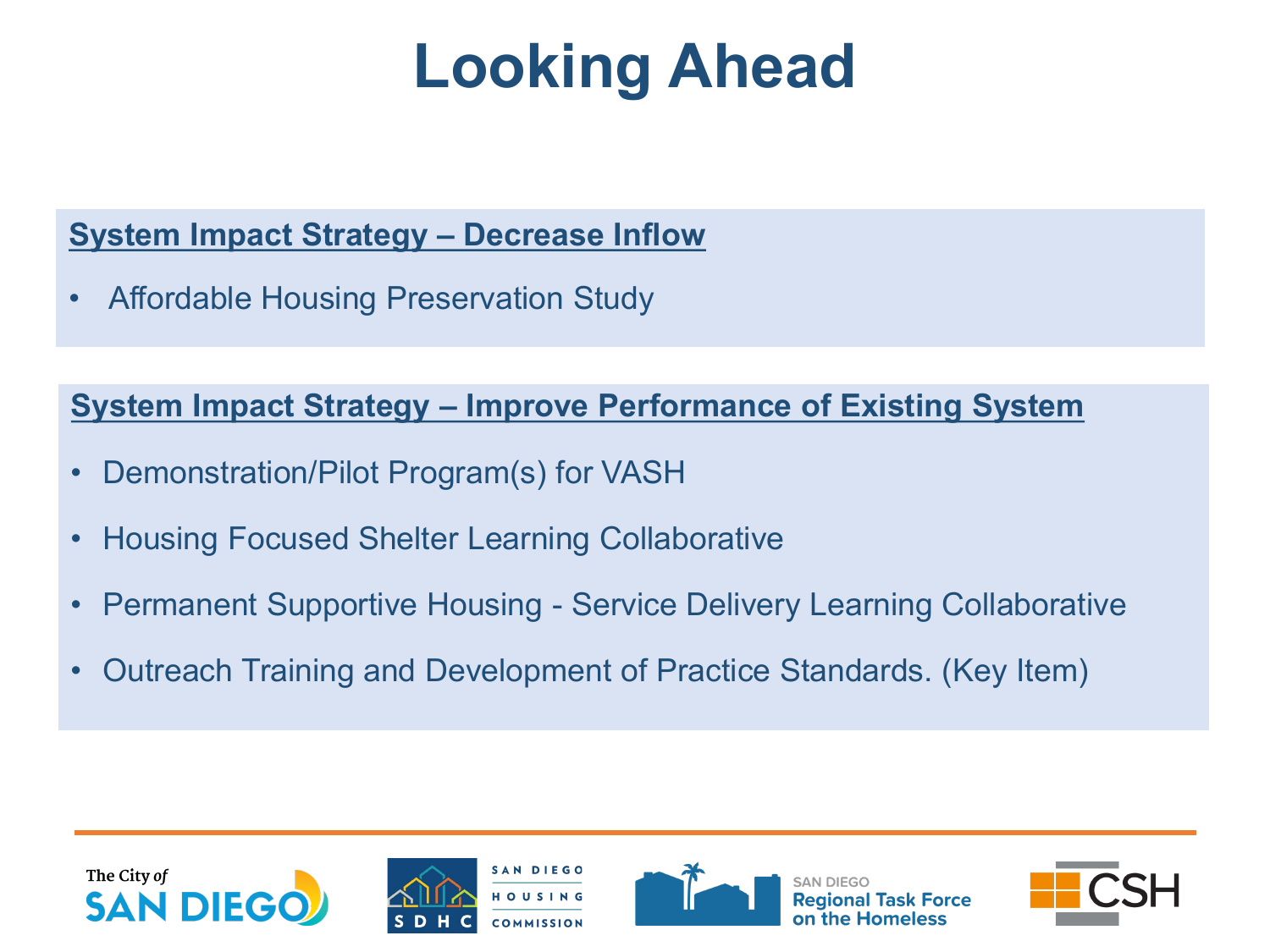# **Looking Ahead**

## **System Impact Strategy – Increase Production of Permanent Solutions**

- Housing Bond, Resolution of Necessity and Measure C
- Establish City Housing Goals to complement RHNA Allocation: LUH
- I FAP Enhancements
- Housing San Diego Regulatory Changes and Streamlining

## **Measuring Progress**

• Baseline Metrics and Data Dashboards





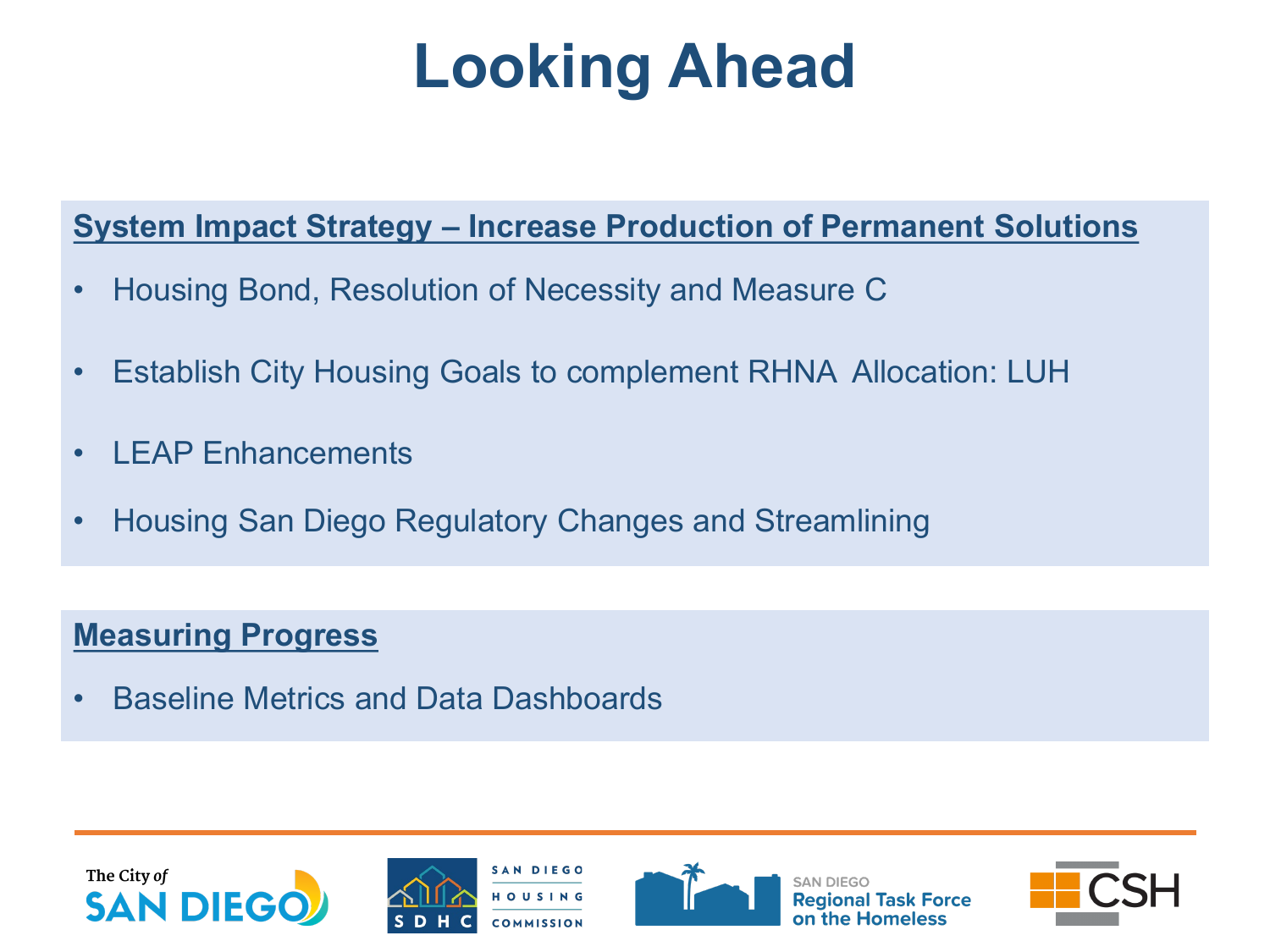# **Looking Ahead - Items for Action**

## **System Impact Strategy – Increase Production of Permanent Solutions**

• Analyze development opportunities on public land and explore potential land trust.

**System Impact Strategy – Reduce Inflow / Three Year Goal - Reduce Unsheltered Homelessness**

• 'Street to Home' Pilot Program for 150 High utilizers.

**Foundational Strategy – Implement a Systems Level Approach to Homelessness Planning**

• Regional HHAP Coordination Meetings.